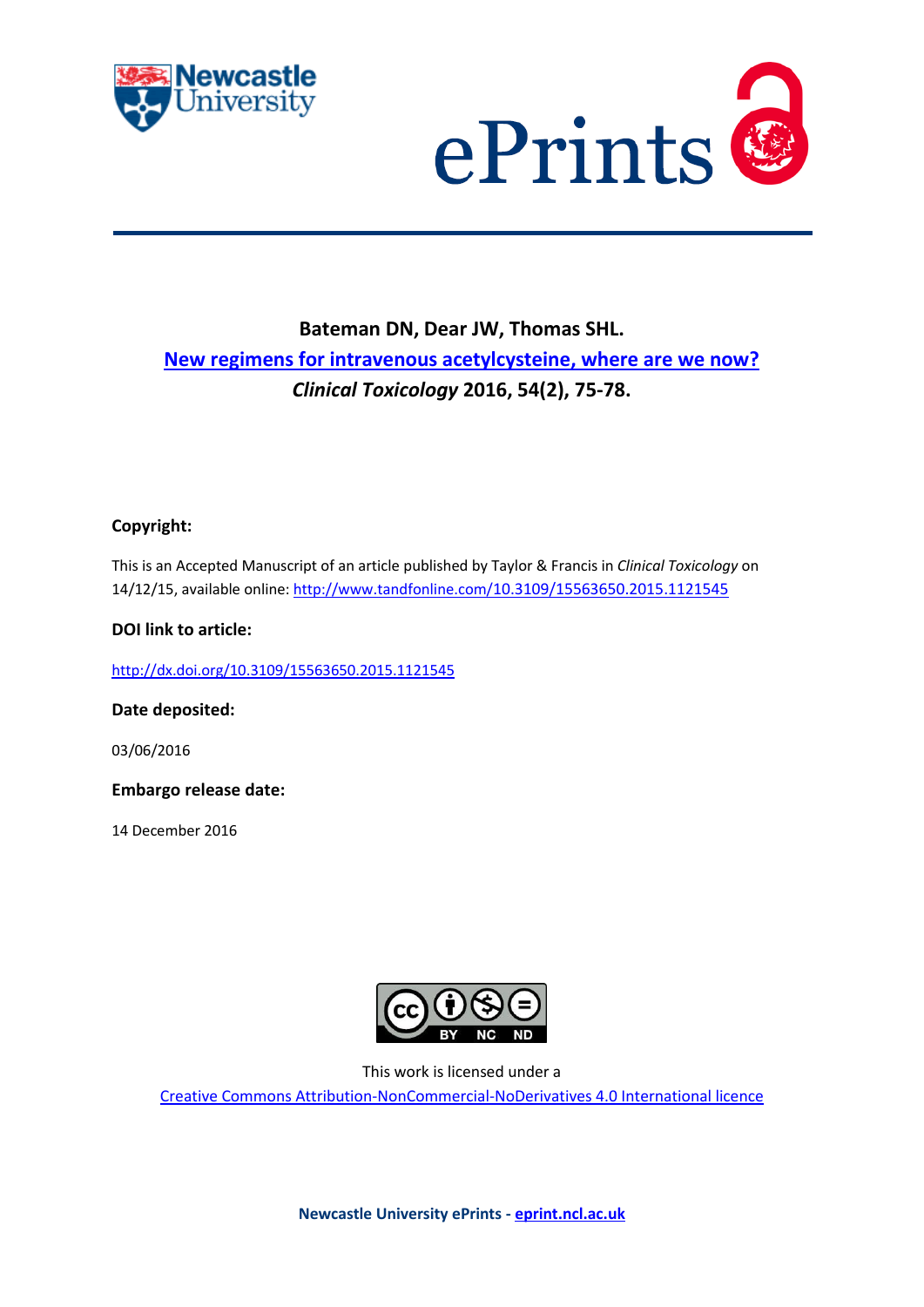# **New regimens for intravenous acetylcysteine**, **where are we now?**

D Nicholas Bateman, <sup>1</sup> James W. Dear<sup>1</sup> and Simon HL Thomas<sup>2</sup>

<sup>1</sup>Pharmacology and Toxicology, University/BHF Centre for Cardiovascular Science, University of Edinburgh, Edinburgh, EH16 4TJ, United Kingdom

<sup>2</sup>Medical Toxicology Centre, Institute of Cellular Medicine, Newcastle University, Newcastle NE2 7HH

# **Address for correspondence**

Professor D. Nicholas Bateman, Honorary Professor of Clinical Toxicology, Pharmacology and Toxicology, University/BHF Centre for Cardiovascular Science University of Edinburgh, Edinburgh, EH16 4TJ, UK. E-mail: drnickbateman@gmail.com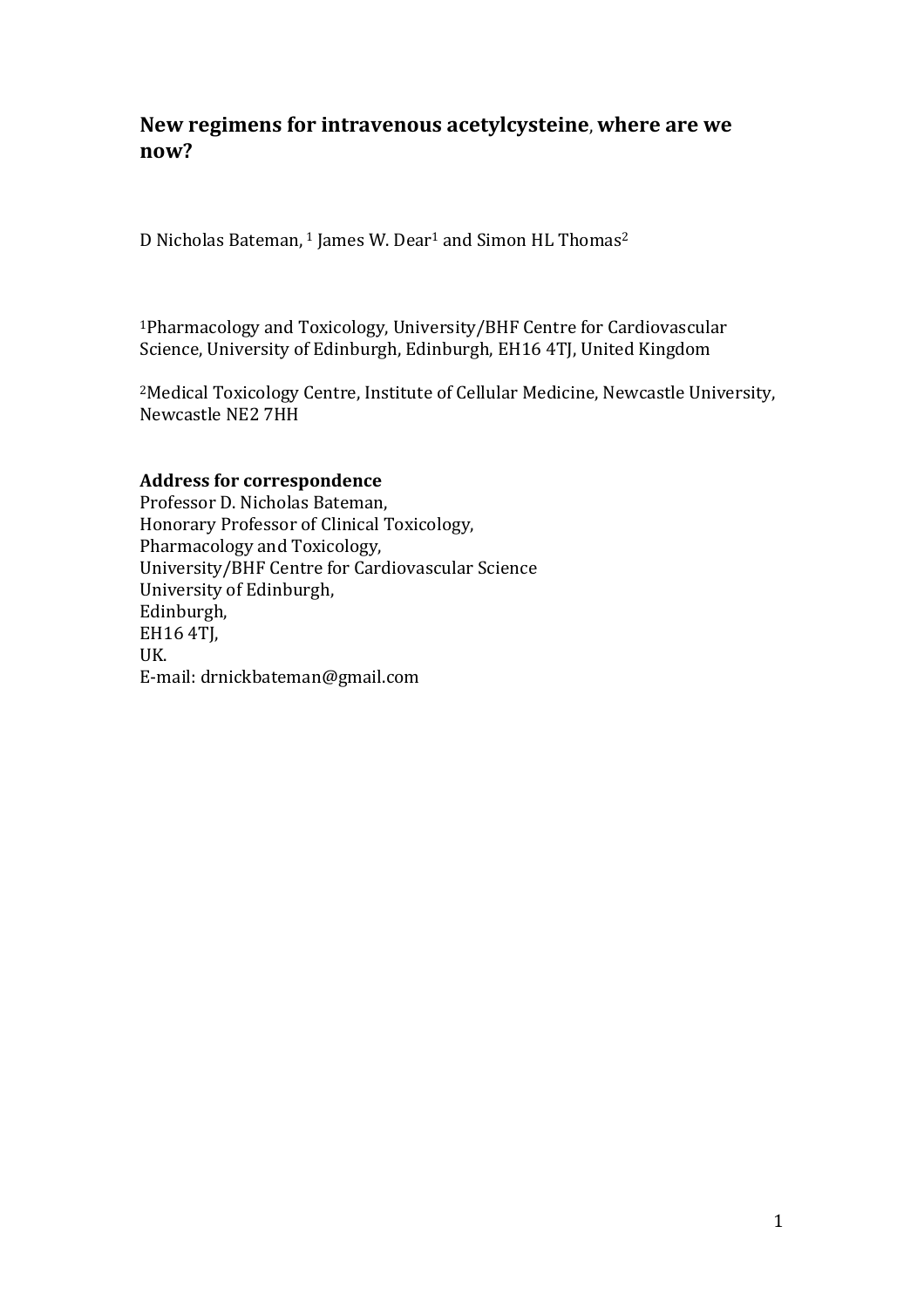#### **Abstract**

Acetylcysteine has been used as a treatment for paracetamol overdose as a 20.25 or 21 h infusion for nearly 40 years. These regimens give 50% of the dose in the first 15 min or 1 h, and are associated with high rates of adverse reactions. A randomised controlled trial has demonstrated that a shorter (12 h) and simpler (2 infusions) acetylcysteine regimen using a slower initial infusion rate produces lower rates of adverse events than the original 20.25h regimen. However this study was not sufficiently large to show therapeutic equivalence as a hepatoprotective therapy in paracetamol overdose. Two further studies are now reported, which also suggest lower rates of adverse reactions with lower initial rates of acetylcysteine administration. These modified regimens can now be accepted as better tolerated, but it is unlikely that a randomised study of sufficient size to demonstrate non-inferiority of any novel regimen this would ever be funded. Against this background we suggest what can be done to establish the efficacy of these less toxic and potentially shorter alternative acetylcysteine regimens and to establish them into routine clinical use.

#### **Background**

Intravenous acetylcysteine has been used widely to treat paracetamol (acetaminophen) poisoning for almost 40 years. (1, 2) An oral regimen is also effective and was previously the antidote of choice in the United States (3), but an appropriate intravenous preparation became available in 2004 and use of this is now much more common than oral therapy.(4)

The original dosing regimen for intravenous acetylcysteine, developed by Prescott and colleagues in Edinburgh (referred to here as the Prescott regimen), was empirically based and intended to deliver a large dose of antidote rapidly. It involved half the total dose of acetylcysteine (150 mg/kg) being given over 15 minutes with the remainder delivered over a further 20 hours (50 mg/kg over 4 h then 100 mg/kg over 16 h). While this regimen is undoubtedly effective and has saved countless lives, it has four major disadvantages: the high rate of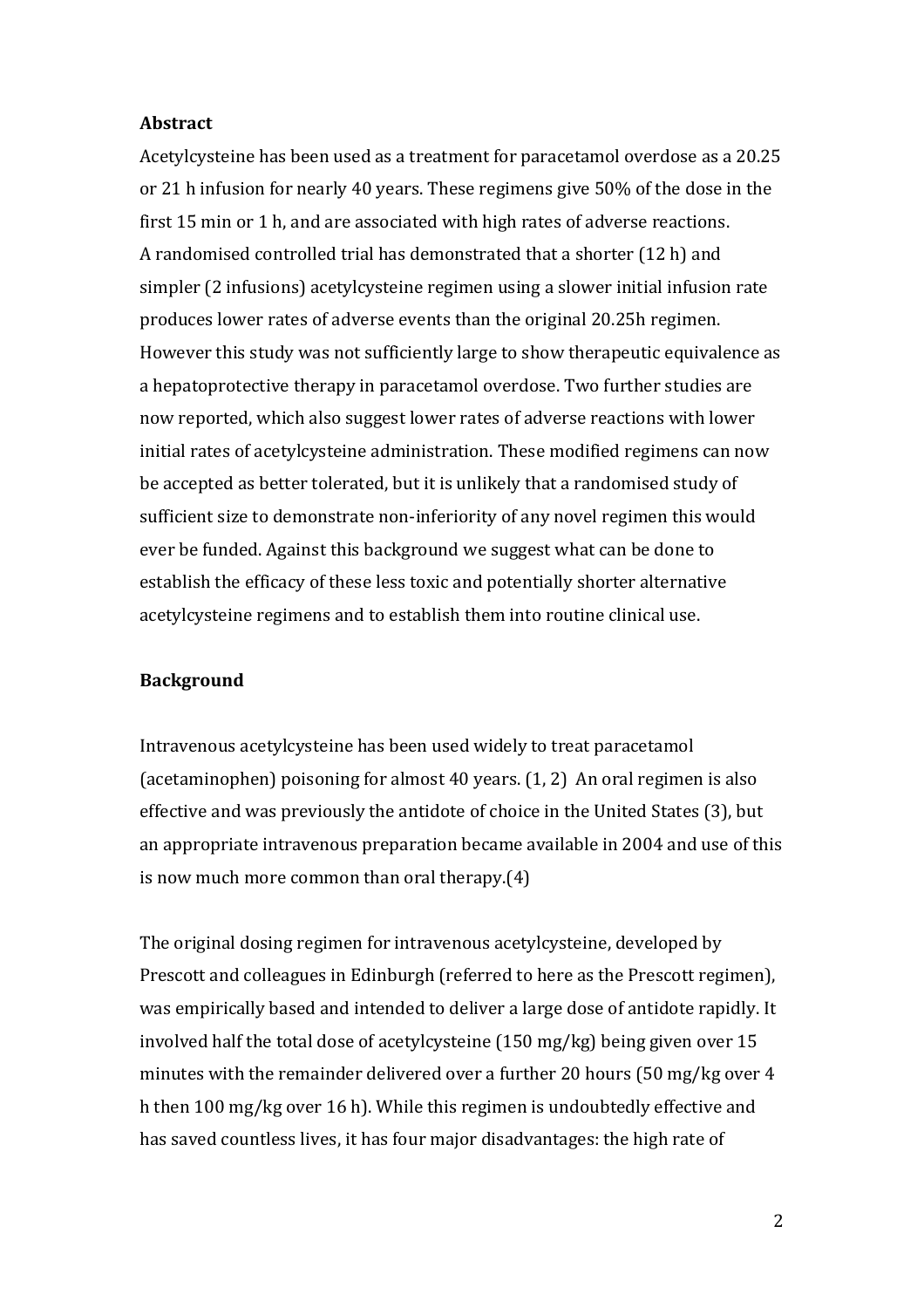adverse reactions, the complexity of the infusion regimen, the risk or medication error and the prolonged duration of treatment.

Adverse reactions are common, especially nausea and vomiting and so-called anaphylactoid reactions. Risks of these were initially considered reasonable compared to those of untreated paracetamol poisoning. These anaphylactoid reactions, sometimes termed non allergic anaphylactic reactions (NAAR) are not allergic in nature, but arise from dose related stimulation of histamine release. They occur most commonly during, or soon after, the initial infusion, when acetylcysteine concentrations are at their highest. Importantly, they are more common in patients with lower paracetamol concentrations who have lower risk of paracetamol-induced hepatotoxicity (5-7).

In Canada, USA and subsequently in Australia, a one-hour initial infusion was adopted with the aim of reducing peak acetylcysteine concentrations and causing fewer adverse reactions. A randomised clinical trial in Australia, however, did not demonstrate a statistical difference in ADRs between a onehour and a 15-minute initial infusion, although this trial was underpowered to demonstrate small clinically relevant differences. (8) Nevertheless, an initial 1 hour infusion was incorporated into the license for acetylcysteine in the UK in 2012 by the Medicines and Healthcare Products Regulatory Agency.(9) However comparing data collected before and after the change we found no reduction in the rates of medication use for treating adverse reactions. The only difference was that ADRs were delayed in those receiving the slower infusion.(7)

The complexity of the intravenous regimen, requiring 3 separate infusions, is a problem because this requires staff time to manage each infusion. Importantly dose calculation errors are common, in part arising from the complexity of the regimen. These may result in substantial overdose, and most deaths associated with acetylcysteine have occurred under these circumstances. (10) The duration of infusion (20.25 or 21 hours) is an important disadvantage because it leads to significant hospital bed occupancy that may not be necessary in all patients, especially those at lower risk. Given the pressures on hospital emergency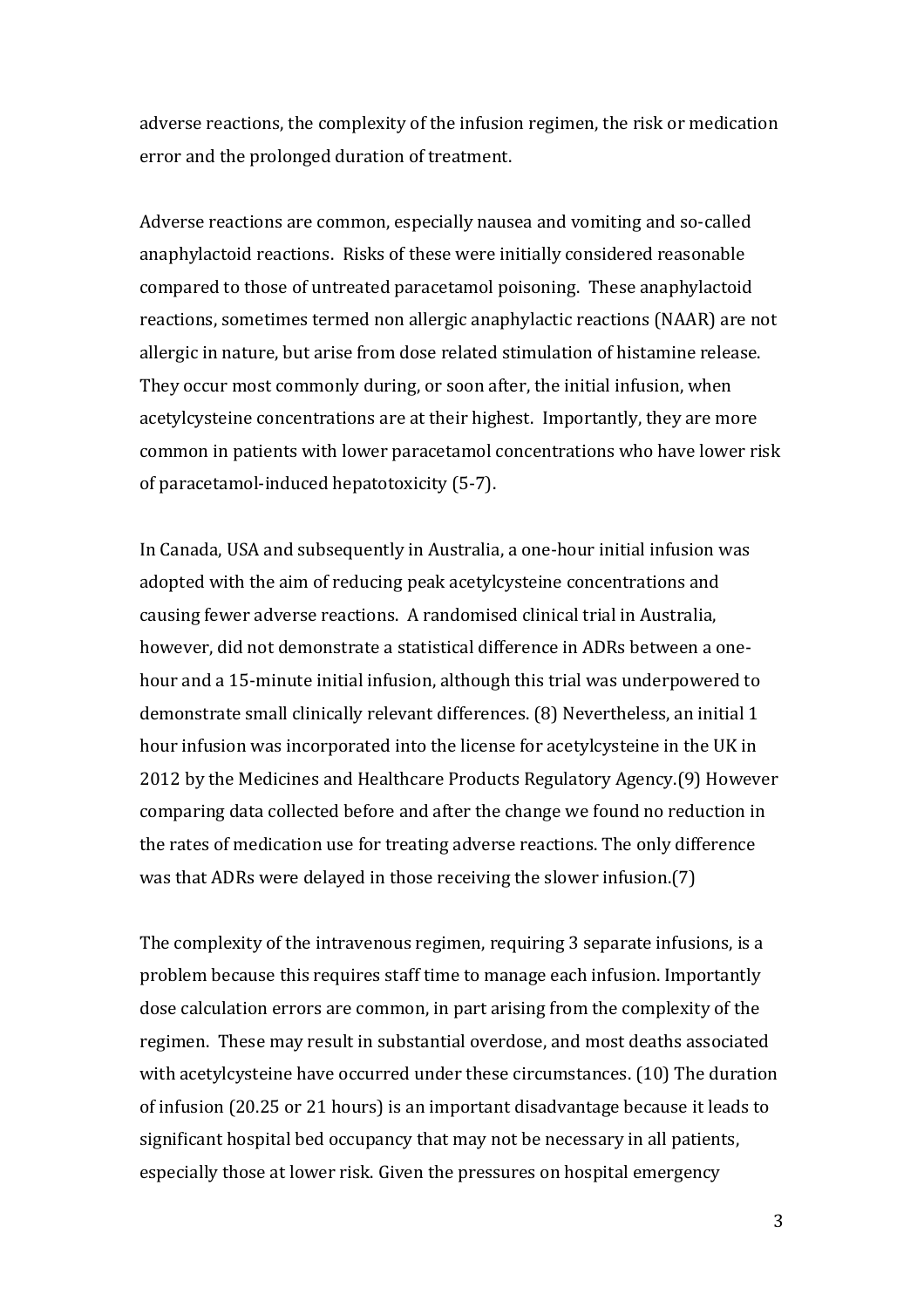departments, enhancing tools to safely discharge patients earlier than is currently possible should be a clear research priority across all poisonings.

#### **Modified intravenous acetylcysteine regimens**

There has recently been increasing interest in making modifications to the intravenous acetylcysteine protocol. This is primarily to reduce adverse reactions, but also to simplify and shorten the regimen. However there are challenges in demonstrating that changes made are of clinical benefit. Ideally, new and current regimens would be compared using an adequately powered and well-designed randomised controlled trial. Such studies are difficult to organise and perform: even those adequately powered to demonstrate differences in adverse reaction rates require hundreds of participants. Ensuring that efficacy is maintained is especially difficult because adverse hepatic outcomes are rare with the currently used acetylcysteine regimens and thus clinical trials need to involve thousands of patients to demonstrate non-inferiority. Without evidence of comparative efficacy, however, regulatory authorities are unlikely to license novel acetylcysteine regimens.,

Although challenging, we have demonstrated that randomised controlled trials can be done successfully. We compared a novel 12 h regimen employing 2 sequential acetylcysteine infusions (100 mg/kg over 2 h, 200 mg/kg over 10h), the 'SNAP' regimen, with the standard Prescott approach.(11) This new method was designed to provide lower initial paracetamol concentrations with the aim of reducing adverse reactions and also to be shorter, potentially allowing earlier discharge from hospital for lower risk patients.(12)

This study was designed as a 4 arm factorial study, with the effects of ondansetron on rates of vomiting also studied. Predefined endpoints were used, based on a formal statistical calculation of the likely impact of additional antiemetic therapy, with data collected at predefined time points. Using this design, we showed a marked reduction in the frequency of both vomiting (adjusted odds ratio 0·26, 97·5% CI 0·13–0·52; p<0·0001) and anaphylactoid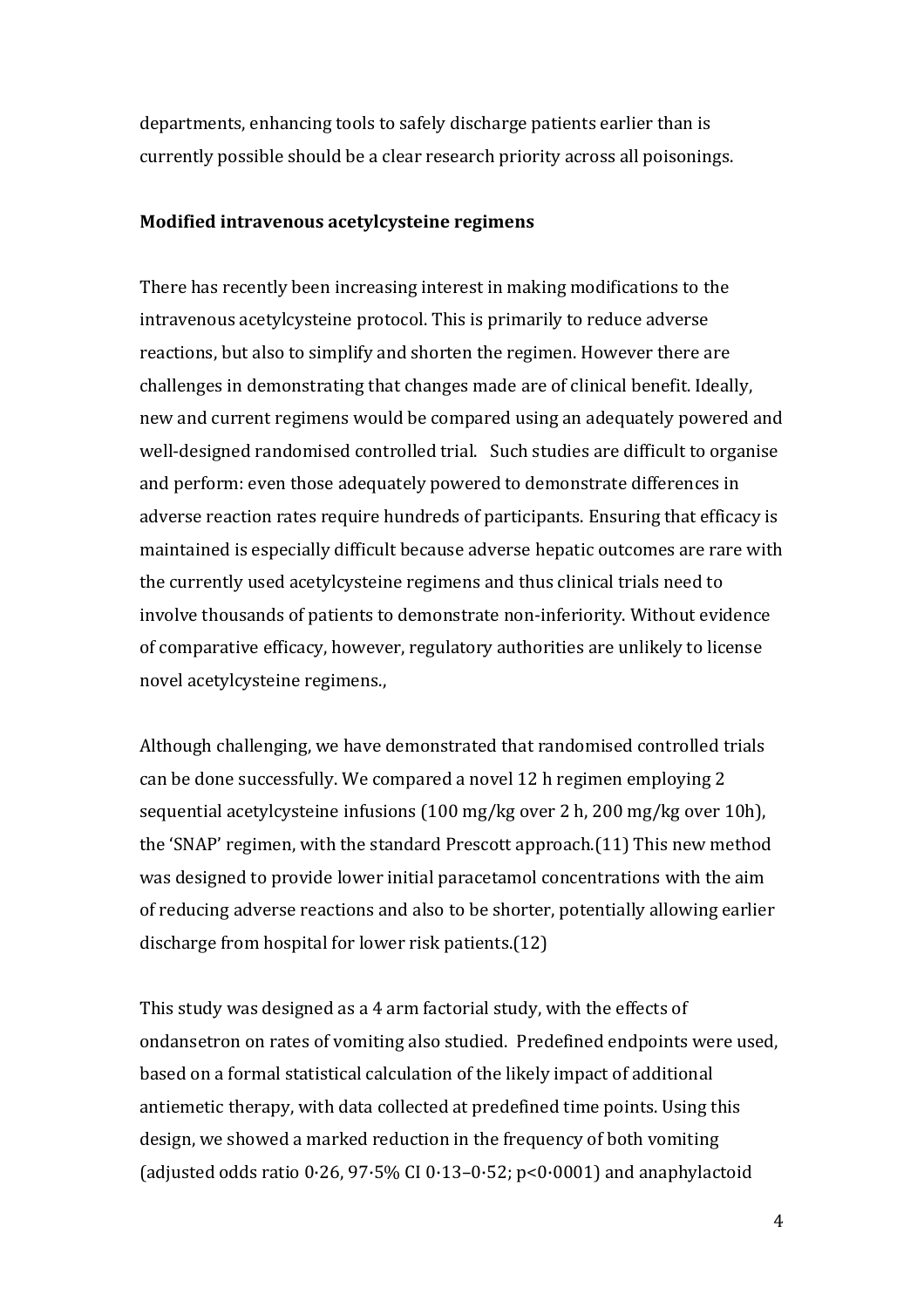reactions which required either treatment interruption or specific therapy (adjusted common odds ratio  $0.23$ ,  $97.5\%$  CI  $0.12-0.43$ ;  $p<0.0001$ ) with the new regimen.(11)

It had been our original intention to obtain funding for a non-inferiority efficacy study, but funding bodies were unwilling to underwrite the size of trial we calculated was necessary to achieve this objective. Thus, the study we published was underpowered to assess comparative efficacy using standard criteria. In an attempt to address this we used an approach to hepatic toxicity not generally applied by others working in the area of paracetamol poisoning. This was to consider much smaller rises in ALT than the 1000 IU/L traditionally applied. Even doing this and using a novel microRNA biomarker miR-122 we could not separate the conventional and modified 12 h acetylcysteine regimens with respect to prevention of liver injury.

Although randomised controlled trials remain the gold standard, valuable information may be obtained from non-randomised studies, for example comparing data collected with a new regimen with historical data collected in the same unit or published in the literature. It is challenging, however, to ensure that comparisons made are valid and without confounding or bias. This is especially true for assessing adverse reactions, where symptoms may be subjective and different methodologies provide substantially different estimates of incidence. Several studies have used chart review, but because adverse reactions are often not recorded in medical records, these often detect only the more severe reactions. For example, when evaluated prospectively in a clinical trial setting, anaphylactoid reactions occurred in about 30% of patients treated with the original acetylcysteine regimen. If minor symptoms self-reported by patients are included the rate of these reactions rises to 70%.(11) In contrast, while using a chart review approach in the same unit anaphylactoid reactions were recorded in only about 10%.(7)

In this context we were interested to review the two non-randomised studies published in this issue of the journal. (13, 14) As in our study, both of the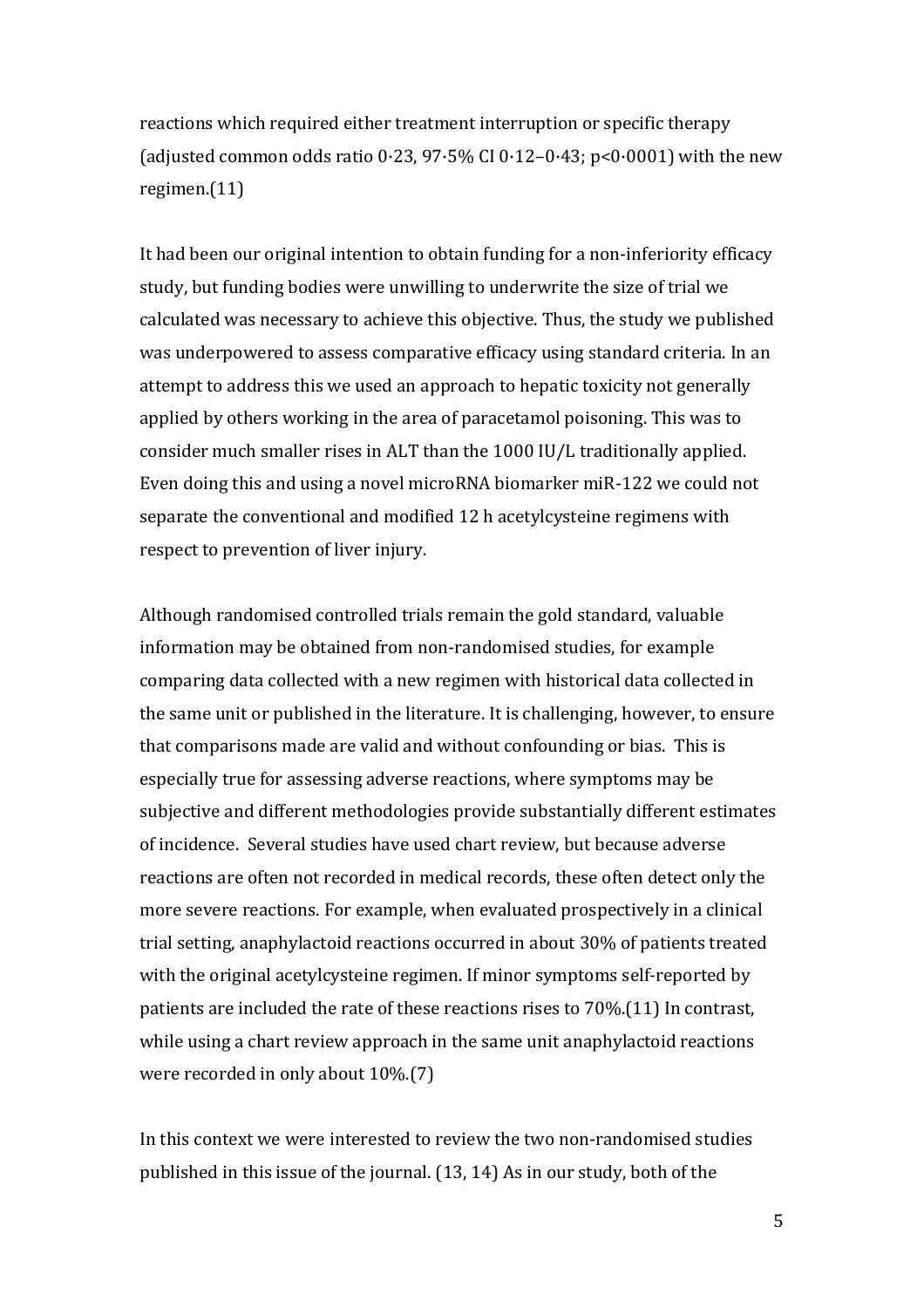regimens studied used a reduced initial infusion rate of acetylcysteine. Both combined the total acetylcysteine dose in the first two bags of the Prescott regimen (200 mg per kilogram) into a single infusion and administered it over at least four hours, but unlike with our regimen, the total duration of acetylcysteine was not substantially reduced.

Wong and Graudins studied 210 patients using a 20 hour regimen consisting of 200 mg/kg acetylcysteine over four hours followed by 100 mg/kg over 16 hours.(13) They used chart review to assess adverse events, compared to 389 historical controls. While this may underestimate true adverse reaction rates, the comparison is valid if identical methodology is used. There was a significant reduction in anaphylactoid responses  $[10 \text{ v } 4.3\% \text{ OR } 2.5 \text{ (95\% CI } 1.1-5.8) \text{ p=0.02}].$ Interestingly, in contrast to us, their longer, larger initial infusion showed no difference in GI adverse effects [vomiting 39% conventional; 41% 4 h initial infusion]. No difference in efficacy was detected, but the study, like ours, was not adequately powered for this.

Isbister and colleagues (14) used a variable infusion rate, starting acetylcysteine as soon as possible after presentation and tailoring the duration of the initial infusion from 4 to 9h so that the loading dose would be completed within 11 hours of the overdose. This has the advantage of reducing the infusion rate, and thus incidence of adverse reactions, for many patients. It also ensures that the initial acetylcysteine infusion is completed within a time frame thought to be associated with optimum efficacy. However this regimen suffers from 2 major disadvantages. Firstly, treatment is started before results of paracetamol concentrations are known, meaning that many patients receive treatment that subsequent blood results demonstrate is not needed. Indeed, acetylcysteine was subsequently stopped in 420 of the 654 patients studied as they were deemed to be below the nomogram treatment line. Secondly, the variable duration of the initial infusion is complex and likely to be difficult to deliver consistently in nonspecialist units. The results demonstrated a lower rate of adverse reactions compared to other published series, but the validity of this comparison is questionable as methodology may vary between studies.

6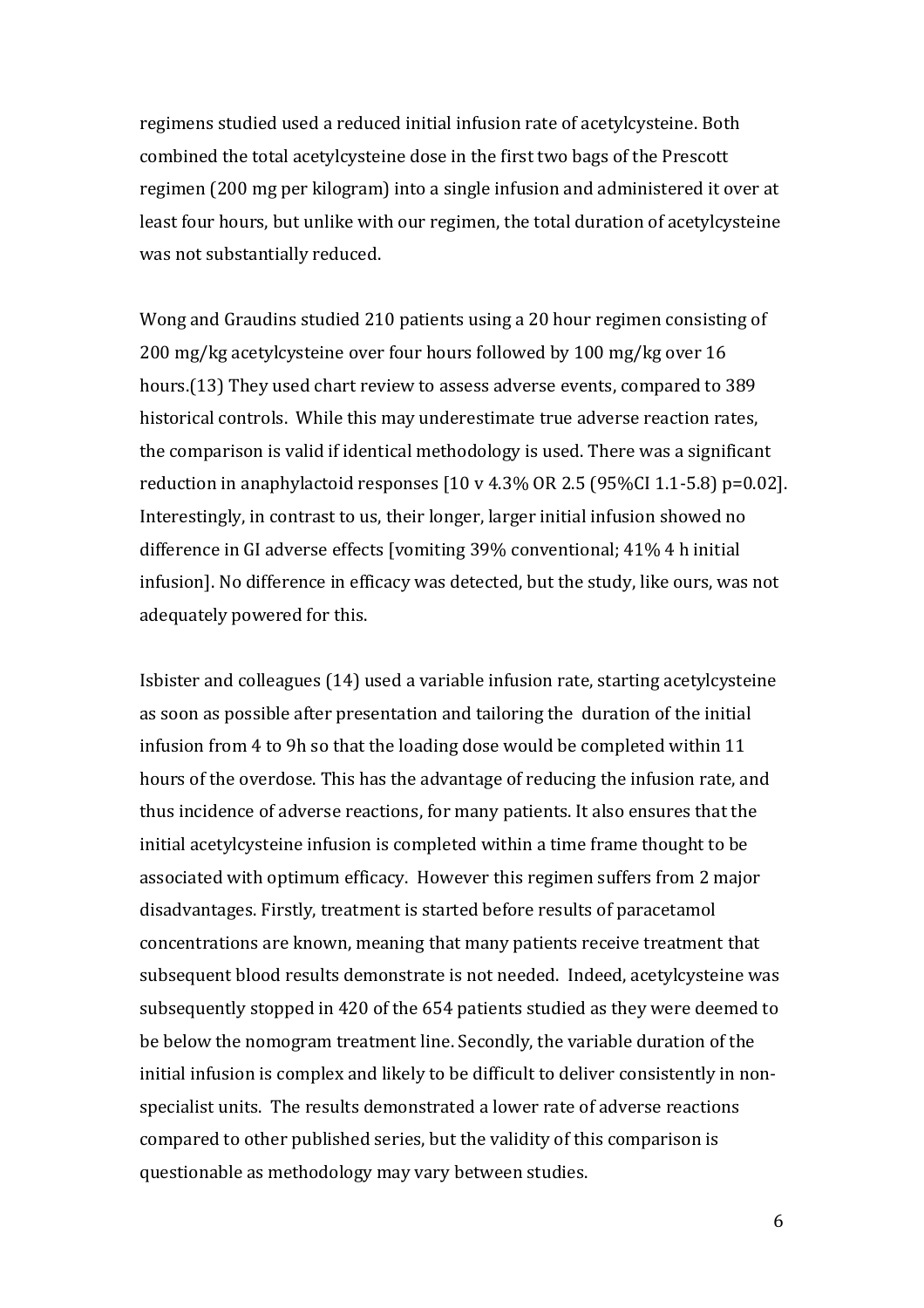The results of both of these studies confirm those of our randomised controlled study, demonstrating that reduction in the initial acetylcysteine infusion dose rate to 50mg/kg/hr reduces the incidence of adverse reactions. However, we believe that new acetylcysteine regimens should also be shorter than currently used, to allow safe early discharge of low risk patients. In our trial population 96% had paracetamol concentrations below 20 mg/L at the end of the 12 h acetylcysteine regimen and no patient who had a normal ALT at this point went on to develop significant liver injury. It is therefore likely that patients with a normal ALT at that time could be discharged safely, freeing up many acute hospital beds. However, data collection is needed from a much larger number of patients to confirm this, and this needs to involve patients excluded from our clinical trial such as those ingesting staggered overdoses and those presenting more than 24 hours after overdose.

#### **Acetylcysteine concentrations with different regimens**

Giving a fixed dose of a drug in different ways will inevitably result in different plasma concentration profiles. Chiew and colleagues have recently published a detailed analysis of a variety of regimens using a 3-compartment pharmacokinetic model. They clearly show that the modified 2 stage regimens, using either our 12h (2h 100mg/kg + 10h 200mg/kg), or the 20 h (4 h 200mg/kg + 16 h 100mg/kg), result in different acetylcysteine concentrations. Thus modelling indicates that, inevitably, all slower regimens result in lower concentrations over the first hour than the conventional regimen. Our regimen, where acetylcysteine is discontinued after 12 h, results in lower acetylcysteine concentrations at 20 h post infusion commencement than the 20 h infusions used by Wong and Graudins or Isbister et al.(13, 14) For this reason, when our regimen is used a further 10h acetylcysteine infusion is recommended for high risk patients, such as those with persisting paracetamol concentrations or evolving liver function abnormalities at 12h. Few patients, however, require additional therapy after the initial 12 h protocol. In our study only 8 of 110 patients on the modified regimen had a 50% increase in ALT at 12 h, and 96%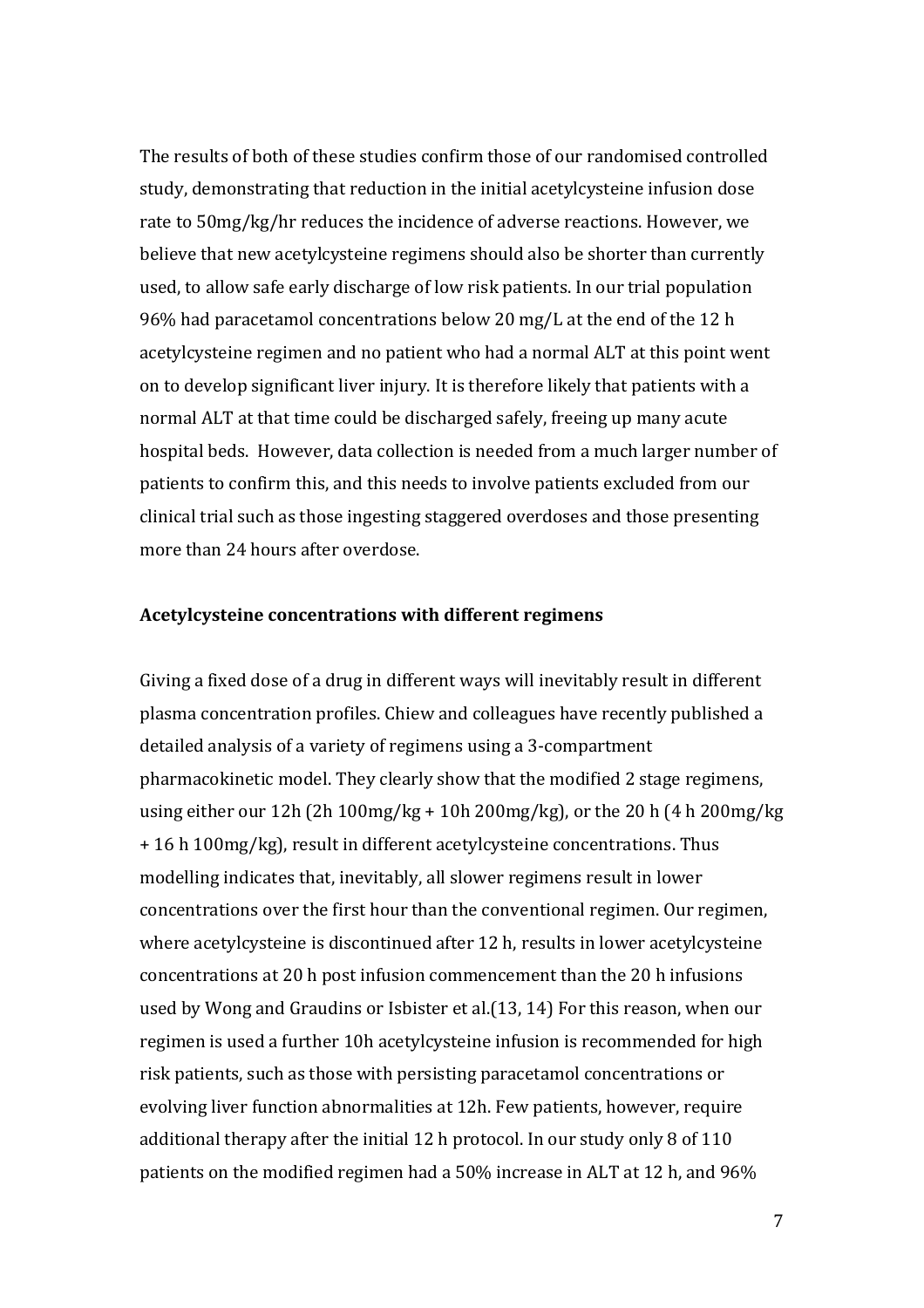had a paracetamol concentration <20mg/L. Only 2 of these had an ALT of >1000 at 20.25 h, and no patient developed severe hepatotoxicity who was not identified as abnormal at 12 h using our criteria.(11) These rates were similar to the standard 20.25 h regimen. We believe this finding is reassuring, but recognise the limitations of our study in terms of size and patient group.

## **The way forward**

There is now strong and consistent evidence that reducing the initial infusion rate of acetylcysteine reduces the rate of adverse reactions, and we probably don't need further evidence of that. The challenge going forwards is to demonstrate that newer regimens are as effective as the original in preventing serious hepatotoxicity. Since serious hepatotoxicity is uncommon in those treated with currently licensed regimens, very large patient numbers are needed, and perhaps no funding agency can underwrite a formal controlled trial of an appropriate size. In this situation a pragmatic approach is needed: it is reasonable for clinical units to take individual decisions on which evidencebased treatment regimen to adopt, but they should collect robust data prospectively using consistent methods that are comparable across units and can be pooled centrally in an anonymised format. This approach is being adopted by several specialist Clinical Toxicology Units in the UK, which are switching to the 'SNAP' 12h acetylcysteine protocol but with careful audit of liver injury outcomes. While there are difficulties comparing rates of adverse reaction between different centres and patient cohorts, such data are now less important as lower adverse reaction rates are now established. To demonstrate that efficacy is maintained, objective data less subject to possible bias is needed, such as results of liver function tests. It might require several thousand patients in each arm to be confident of non-inferiority compared to historic data using an ALT 1000 IU/L cut off, so it might be prudent to also collect all ALT data in order to study increases of lower magnitude, as we reported, since this is not readily available in historic data. In addition, samples for novel biomarkers may also assist in helping to clarify efficacy and facilitate early discharge at the end of 12h treatment (15).

8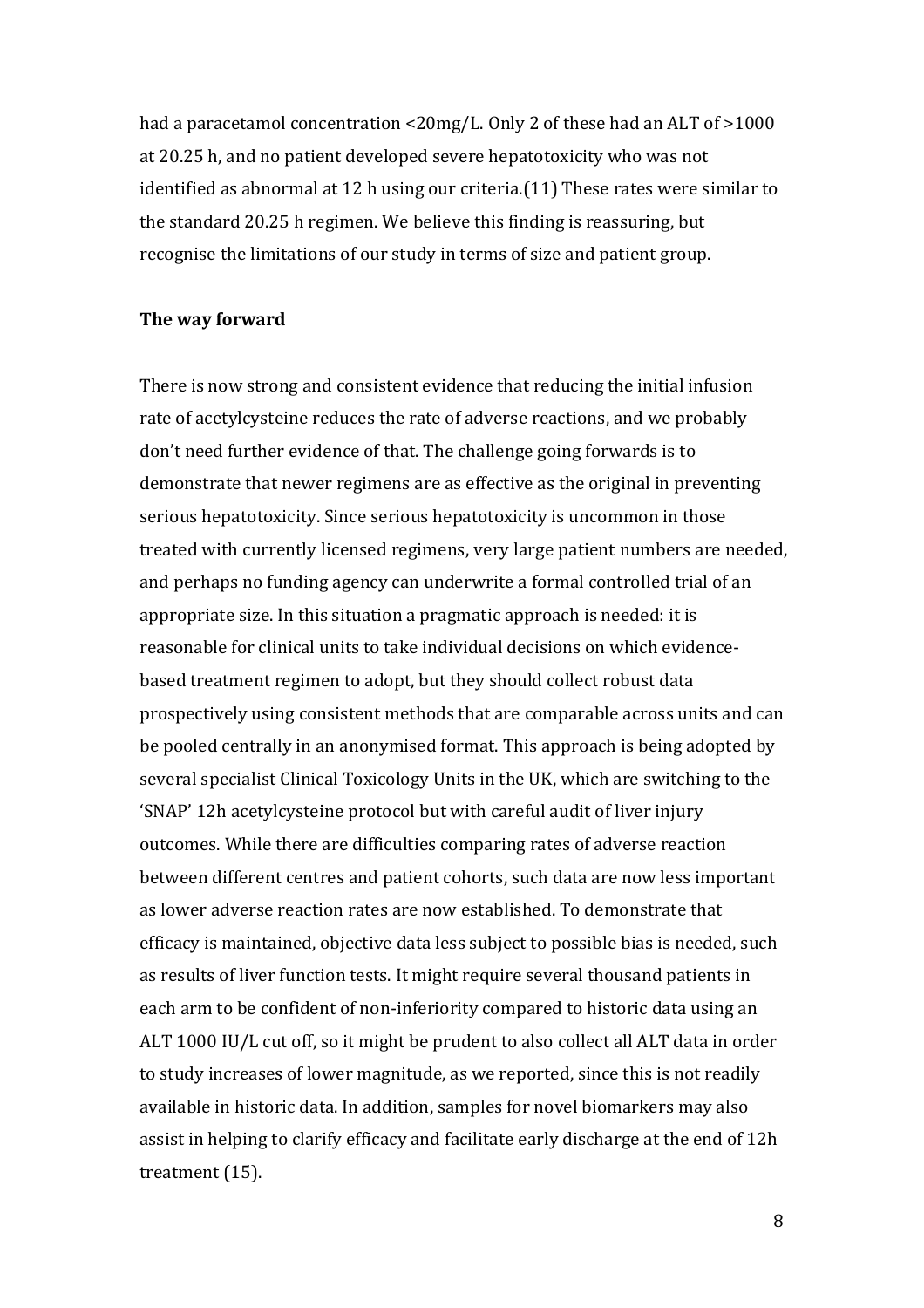There now seems to be an opportunity for the academic organizations that sponsor this journal to take a clear lead on this issue internationally to provide independent peer review and support for proposed new regimens. This would facilitate their wider adoption in appropriate patient groups, and support the rapid collection of consistent clinical outcome data for patients treated for paracetamol overdose. Collection of such data from large numbers of patients is now essential for the widespread adoption of improved acetylcysteine infusion regimens.

#### **References**

1. Prescott LF, Park J, Ballantyne A, Adriaenssens P, Proudfoot AT. Treatment of paracetamol (acetaminophen) poisoning with N-acetylcysteine. Lancet. 1977;2(8035):432-4.

2. Prescott LF, Illingworth RN, Critchley JA, Stewart MJ, Adam RD, Proudfoot AT. Intravenous N-acetylcystine: the treatment of choice for paracetamol poisoning. British medical journal. 1979;2(6198):1097-100.

3. Smilkstein MJ, Knapp GL, Kulig KW, Rumack BH. Efficacy of oral Nacetylcysteine in the treatment of acetaminophen overdose. Analysis of the national multicenter study (1976 to 1985). The New England journal of medicine. 1988;319(24):1557-62.

4. Mowry JB, Spyker DA, Cantilena LR, McMillan N, Ford M. 2013 Annual Report of the American Association of Poison Control Centers ' National Poison Data System (NPDS): 31st Annual Report. Clin Toxicol. 2014;52:1032-283.

5. Waring WS, Pettie JM, Dow MA, Bateman DN. Paracetamol appears to protect against N-acetylcysteine-induced anaphylactoid reactions. . Clinical toxicology. 2006;44:441-2.

6. Schmidt L. Identification of patients at risk of anaphylactoid reactions to N-acetylcysteine in the treatment of paracetamol overdos. Clinical toxicology. 2013;51:467-72.

7. Bateman DN, Carroll R, Pettie J, Yamamoto T, Elamin ME, Peart L, Dow M, Coyle J, Cranfield KR, Hook C, Sandilands EA, Veiraiah A, Webb D, Gray A, Dargan PI, Wood DM, Thomas SHL, Dear JW & Eddleston M.. Effect of the UK's revised paracetamol poisoning management guidelines on admissions, adverse reactions and costs of treatment. British journal of clinical pharmacology. 2014;78(3):610- 8.

8. Kerr F, Dawson A, Whyte IM, Buckley N, Murray L, Graudins A, Chan B & Trudinger B. The Australasian Clinical Toxicology Investigators Collaboration